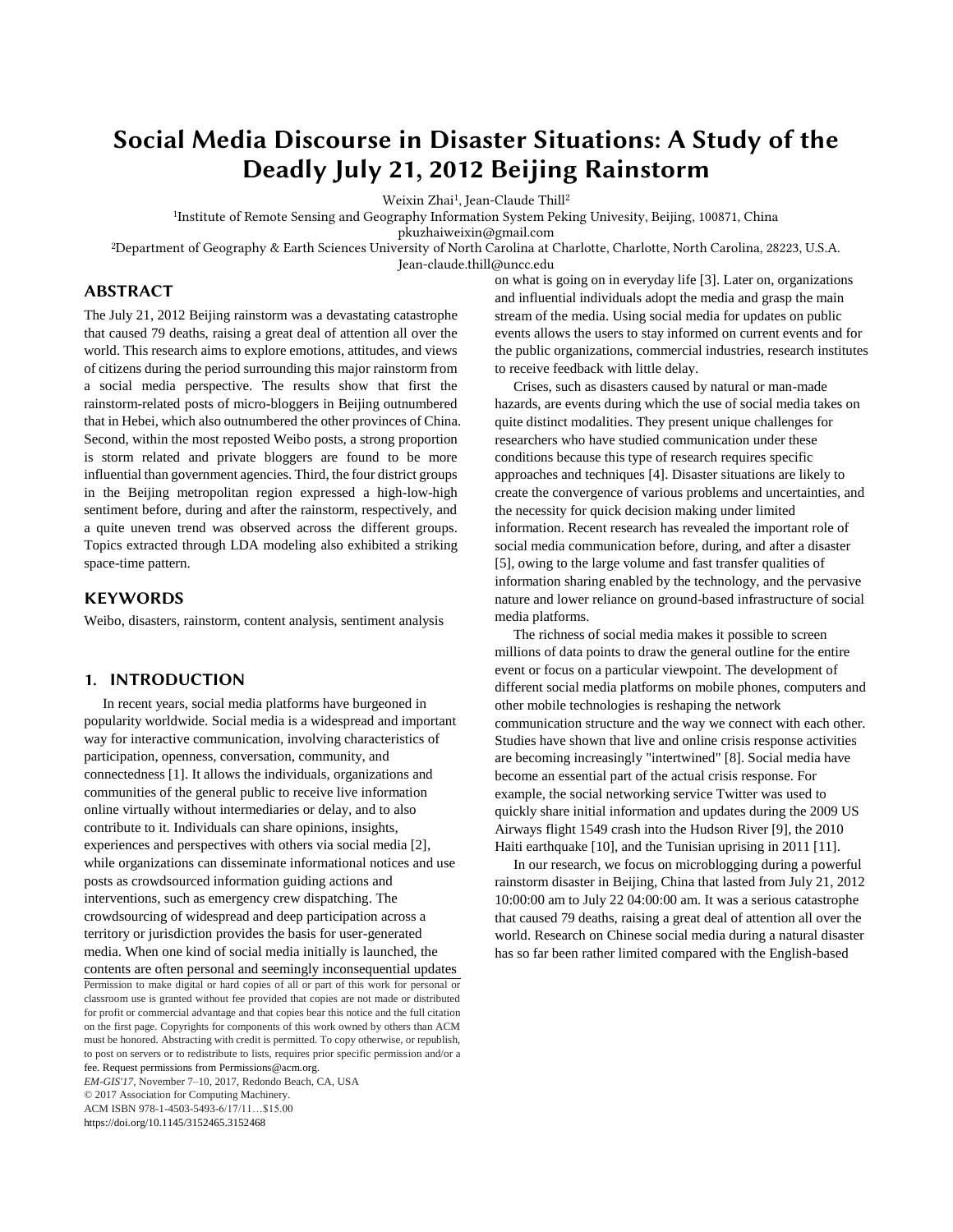Twitter and Facebook services. Most of the literature has also focused on more extreme types of disasters such as earthquakes and tsunamis, whereas rainstorm-induced disasters are a common natural phenomenon that is less destructive and seldom lethal. The Beijing rainstorm is also interesting to study because it turned out to be more devastating than anticipated, with many casualties, and a deeper sense of powerlessness in the local population than many other similar storm would generate. Also, the storm occurred at a time when social media were not yet deeply anchored in the social fabric of Chinese urban residents.

We formed three main research questions. The first question aims to determine the differences in the reactions of people in Beijing, Hebei province and other Chinese provinces, respectively, to the extreme weather event on social media. Beijing was the province affected most by the storm. While Beijing is mostly surrounded by Hebei province, the latter was only mildly touched by this storm, and other provinces were not directly affected at all. Yet, since people's migratory and recurring travel relations between Beijing and Hebei are frequent and strong, it is intriguing to identify how different the attitudes and emotions of micro-bloggers vis-a-vis the rainstorm were in these two provinces, using the rest of the country as a control. The second question pertains to Weibo reposts during the weather event to identify the most popular and influential posts and the topics they relate to. In China, the government and public service departments play an important role in all public matters. Influential individuals also react quickly to hot social topics and receive a significant amount of public feedback. Thus, we want to explore what the most frequently mentioned topics were and identify the differences between posts from official and personal accounts. The third question is what were the dominant topics broached in posts made by users in different parts of the Beijing Metropolitan Region. Here, given that the severity of the storm was quite uneven across Beijing districts, which manifested itself through spatially heterogeneous consequences (both in terms of human loss and material hardship), we want to know whether people in separate areas of Beijing reacted to the rainstorm differently, and if so, to identify the main topics expressed in their micro-blogging discourse.

#### 2. Background and Analytic Methods

#### 2.1. Weibo Social Media Data

Weibo is a form of mediated communication platform and can be regarded as the Chinese version of the Twitter microblog. Weibo is used by over 30% of Internet users in China, with a market penetration similar to Twitter in the rest of the world. It was launched by SINA Corporation in 2009. Weibo users can post short messages with a word limit of 140 Chinese characters (the limit was raised to 2000 characters in 2016) on the website (http://www.weibo.com) or through the App on different types of mobile devices. Apart from posting, the users can also repost the messages authored by other users. Weibo allowed individuals the unprecedented ability to rapidly broadcast and exchange small amounts of information with large audiences regardless of

distance [5]. With the rapid development of mobile technologies, Weibo's primary focus turned to the integration with mobile/cellular devices, which created the potential for an alternative communication system. At the end of 2014, the number of monthly active users had reached 176 million, 80% of which made use of mobile terminals.

Weibo has become an indispensable tool for government and public organizations during disasters and crises. They have utilized Weibo to report up-to-date disaster or crisis situations, to disseminate information regarding their programs and services, to interact with the public, as well as to conduct disaster relief tasks. The research literature on social networking and social media in disasters and crises is still quite limited. This is understandable because social media are a relatively new phenomenon. Although 'new media', such as the Internet, have received attention from academia for a decade or more, limited research on social networking started in 2007. Studies on social media in disaster situations have been conducted as part of a broader body of literature aimed at examining the functioning of social interaction as a community building tool by means of the Internet and mobile devices [12]. About 1% of Weibo posts have geo tags, and these posts are named check-in Weibos. The geo-information is acquired by the GPS recording of the mobile terminal location at the time of posting or reposting.

Dr. King-wa Fu (University of Hong Kong) developed a data collection and visualization system called Weiboscope and made use of the Sina Weibo Open API to access the Weibo social media data [13]. His research team systematically searched Weibo users in each region of China since late 2010 through a non-random sampling scheme. Through this process, they generated a list of 14,388,385 Weibo accounts. The selection of high-follower-count samples can minimize the number of spam accounts in the data. Between January 1, 2012, and December 31, 2012, the system collected 226,841,408 Weibos, 1,760,335 of which with geoinformation. Dr. Fu's Weiboscope is the source of Weibo posts used in this research.

# 2.2. The Beijing storm on July 21-22, 2012

The Beijing storm on July 21, claimed at least 79 lives (seventy-one were identified) [14, 15]. The storm caused tremendous economic losses estimated at about US\$1.6 billion, widely attracting public and social concerns [15, 16]. Precipitation exceeded 100 mm in all the districts of Beijing, except Yanqing District, and the average precipitation reached 190.3 mm. This storm turned out to be the heaviest storm in Beijing since 1951, breaking precipitation records at 11 local weather stations. In some locations, the one-day precipitations surpassed the annual average totals. It rained 460 mm in Hebei town, Fangshan District, which is the highest on record for that day. The storm lasted 42 hours, from Saturday, July 21, 2012, 10:00 am to Sunday, July 22, 4:00 am, covering around 16,000 km2 [17].

Highway and public transportation traffic suffered heavy perturbations as a result of the uninterrupted rain. Ninety bus lines were forced to stop serving some stations, and some lines stopped working altogether. Subway service was also seriously affected,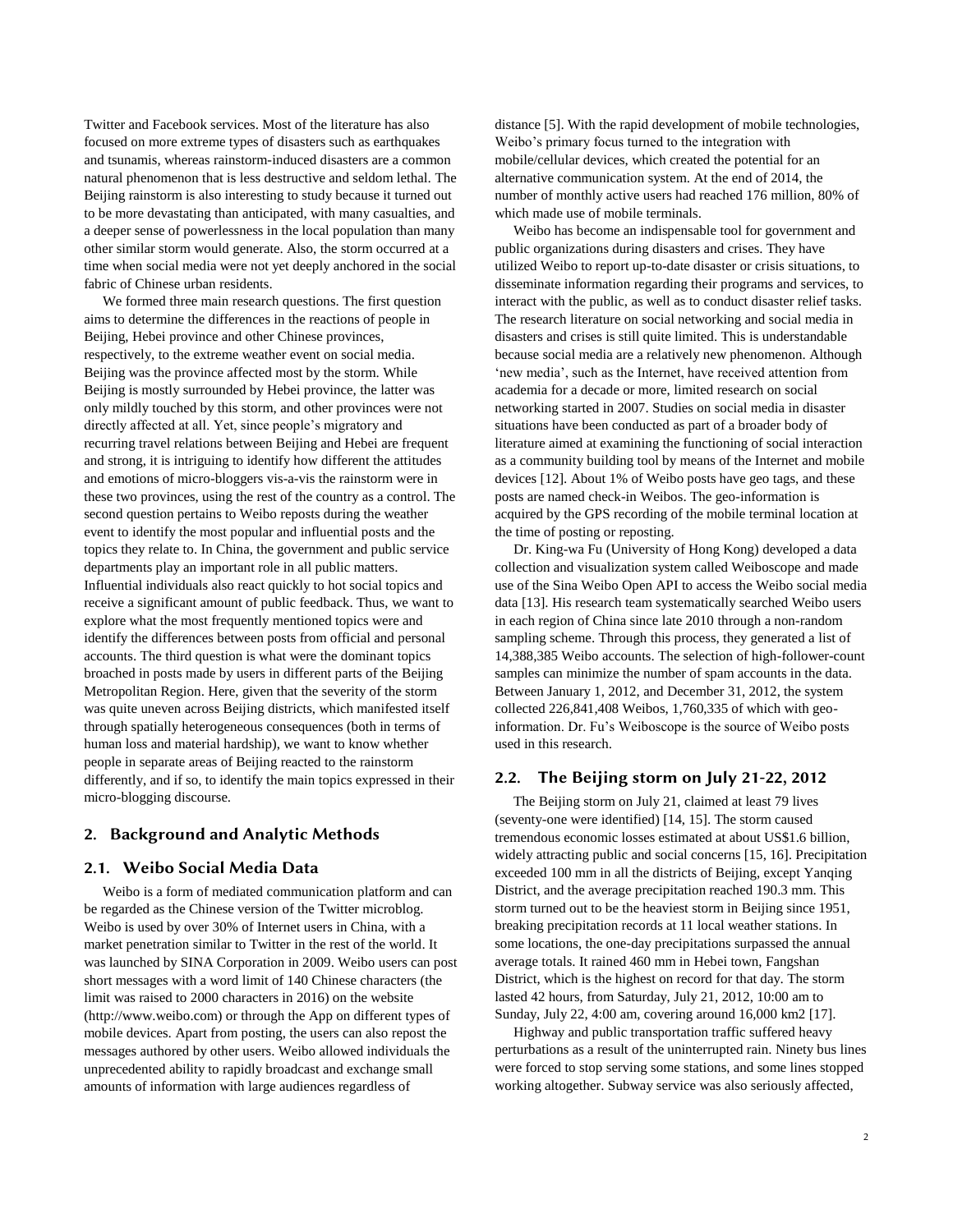where water leaked in Shunyi Station on line 15, leading to the closure of that station from 4:30 pm onward. Service was degraded on line 13 from Lishuiqiao Station to Huoying Station, on which the operational speed was limited to 40 km/h. The airport line stopped operation from Dongzhimen Station to T3 Terminal Station. Affected by heavy rainfall, the Beijing Capital International Airport cancelled a total of 571 flights on July 21 and delayed 701 flights. Nearly 80,000 people were reported trapped at the airport at the same time. Railway transportation also was affected by the heavy downpours, where part of the trains on the Jingyuan, Fengsha, S2, Jingcheng, and Jington Lines were delayed; most of the delayed trains were heading to or from southwest Beijing.

There are 16 districts in Beijing, and in 10 of those, deaths were reported. Fangshan District in Southwest Beijing accounts for the majority of the death toll (46 dead). For part of the analysis, we differentiate three time intervals according to the relationship to the rainstorm: before  $(07/19/2012 12:00:00$  am – 07/21/2012 10:00:00 am), during (07/21/2012 10:00:00 am – 07/22/2012 04:00 am), after (07/22/2012 04:00 am – 07/24/2012 12:00 pm). We also categorized the 16 districts in Beijing into 4 groups: west, north, center and east of Beijing (Figure 1).

There were 904 valid check-in records during the rainstorm, and 620 of the check-in users identify themselves as male in their profiles, while the rest claimed themselves as female. Also, according to the user profile, 677 of all the check-in users claimed to be from Beijing, and 3 claimed to be from Hebei. For comparison, the check-in points from micro-bloggers in Beijing and Hebei were 891 and 5 before the rainstorm, and 916 and 5 after the rainstorm.



**Figure 1:** Map of Beijing districts and their grouping.

# 2.3. Chinese NLP Analysis: Topic Modeling and Sentiment Analysis

*2.3.1. Topic Modeling.* 

Topic modeling is a commonly used text-mining tool for the detection of hidden semantic information in large volumes of unlabeled text, based on the Latent Dirichlet Allocation (LDA) theory [18]. The "topics" produced by topic modeling techniques are clusters of words that tend to co-occur in posts. A topic model, as a type of statistical model, captures the main lines of discourse in the text corpus under study in analytical terms. The framework can check the training documents and discover structures embedded in the document [18]. Topic models can infer the probability that an unclassified text body belongs to different topic categories. In addition, topic models can help us organize and provide insight into a collection of unstructured texts.

In this research, we use the robust open-source Python toolkit Gensim for vector space modeling and topic modeling. Gensim is specifically designed to handle large text collections, using data streaming and efficient incremental algorithms, which differentiates it from most other scientific software packages that only target batch and in-memory processing. The Chinese text segmentation tool for this research is Jieba toolkit. Each post has a probability distribution on the top 10 topic categories. The sum of probabilities of the 10 topic categories for one post is rescaled to 1. In order to acquire the number of posts for each category, first, we select the posts whose maximum probability is over the threshold 0.15; second, we obtain the top 3 probabilities of a post and unify these 3 probabilities; third, we add the probabilities of each post. To test the robustness of the analysis to these assumptions, we also evaluated results by setting the threshold to 0.2 and 0.3. No meaningful changes were observed, which establishes the stability of our results.

#### *2.3.2 Sentiment Analysis.*

Sentiment analysis refers to the use of natural language processing, text analysis and computational linguistics to systematically identify, extract and quantify emotional status and subjective information in a corpus of documents. In general, sentiment analysis is intended to determine the attitude of a writer or another subject to some topic, or the overall contextual or emotional response to a document, interaction, or event whose occurrence can be clearly isolated.

The bosonnlp Chinese natural language processing toolkit with a large amount of Chinese social media corpus is applied here for the sentiment analysis. Each evaluated sentence achieves a sentiment level between 0 and 1. A high value indicates an optimistic sentiment while a low value indicates a negative sentiment.

#### 3. RESULTS AND DISCUSSION

## 3.1. Question 1: What are the differences in the reactions of people in Beijing, Hebei province and the other Chinese provinces, respectively, to the extreme weather event on social media?

We acquired the posts from July 19 12:00:00 am to July 24 12:00:00 am made by people who claim to be from Beijing, Hebei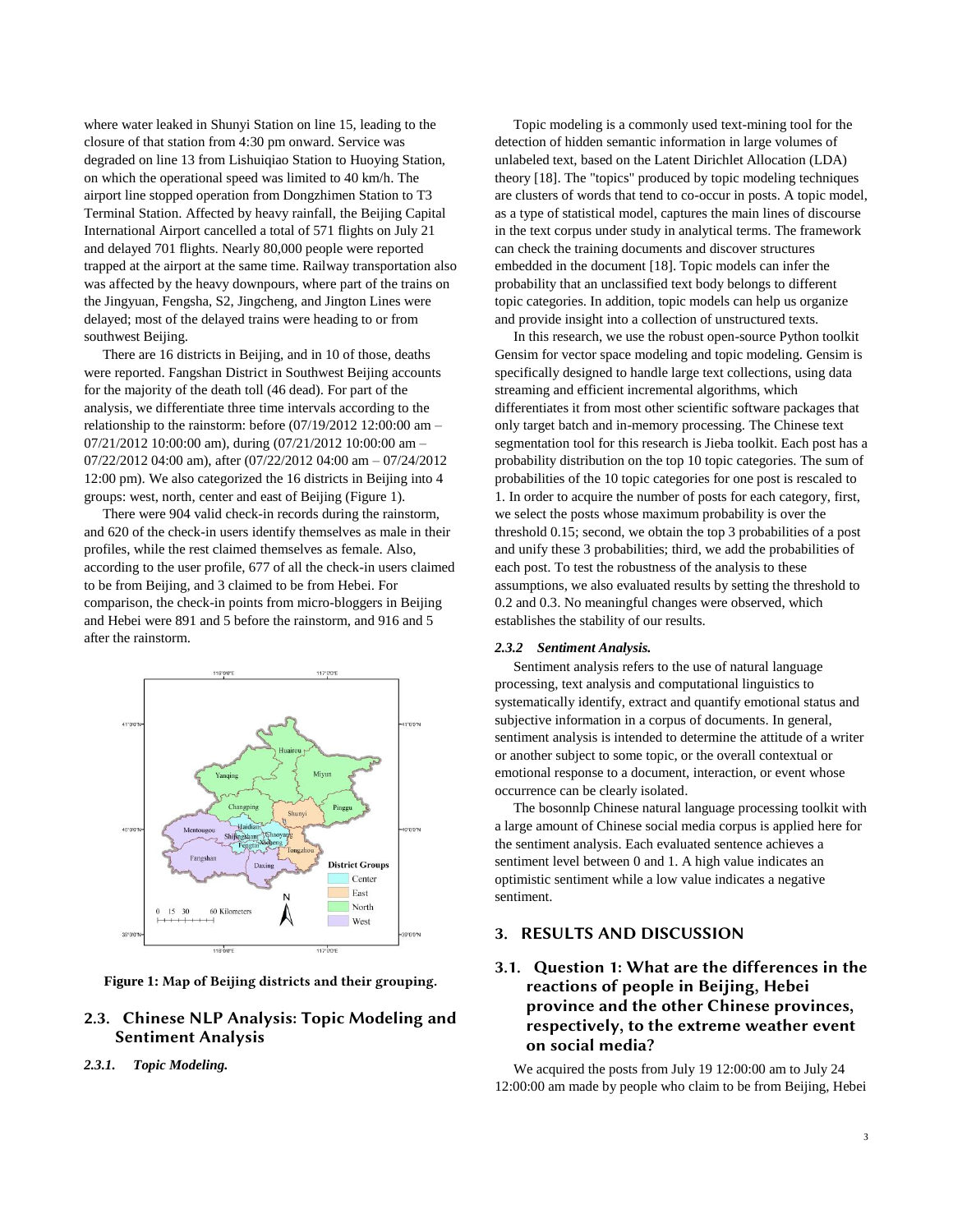and another province in their user profiles, separately. Topic modeling is applied to extract 10 topic categories, based on all the text information in the posts. The number of topics was set to 10 to avoid high similarities between topics and keep each topic more distinct as well. The 10 categories for micro-bloggers in Beijing, Hebei and other provinces are listed below by decreasing accumulated probability of Weibo posts to each category, marked as topic A, B, C, etc. We judge a topic to be related to the storm when one or more most-frequent keyword is about rain, weather, disaster, or their consequences. Five of the 10 topics extracted from the text corpus of Beijing micro-bloggers related to the rainstorm, and the Weibo posts belonging to these five topics occupied 69.27% of all the posts. The Five topics are as follows:

Topic A: People require government to take action to protect the life and job during the tsunami-like weather.

Topic B: The rainstorm has turned Beijing into a disaster zone. Topic C: The media provides in-depth coverage of this serious disaster.

Topic E: Wish the affected people a better life, and wish the dead rest in peace.

Topic J: Wish the dead from the natural disaster rest in peace.

For micro-bloggers in Hebei and the rest of China, the rainstorm accounts for a lower share of meaningful topics extracted, namely 3 and 2, respectively. The Weibo posts belonging to the rainstorm-related topics account for 36.23% and 18.30%. For Hebei bloggers, the relevant topics are as follows:

Topic A: The disaster area has heavily affected citizen's daily lives.

Topic E: The rainstorm affected Beijing's Fangshan District very seriously.

Topic F: Timely public services are available in the disaster zone to receive first aid.

As for the people from other provinces, only 2 of their topics are related to the rainstorm:

Topic B: A wild rainstorm bursts in Beijing.

Topic G: The rainstorm is like a tsunami, bringing about various adverse effects.

The rainstorm and its circumstances became a common topic of discussion on Weibo all around China. The micro-bloggers in Beijing talked about it the most because they were experiencing it firsthand. The three most important topics were closely related to the rainstorm. Different topics expressed different aspects of the disaster. Topic A is about the complaints and expectations vis-avis the government's responsibilities. Topic B is a descriptive statement about the rainstorm's destructive power. Topic C is about the media report on the storm and its unpredictability. The other two topics both express the deep sympathy for the deaths in the rainstorm. Generally, each topic reflects particular aspect of this rainstorm. Rainstorm-related topics account for half of all the topics of micro-bloggers in Beijing, indicating the deep influence brought by the storm in the social discourse of the city.

For micro-bloggers in Hebei, the three topics are not that emotional and tend to be more factual. They did not complain about the bad weather; instead, they just reiterated the facts of chaos left by the storm. The rainstorm-related topics also occupied an essential part of the social media discourse. For other people,

the two rainstorm topics form only a smaller portion of all the topics, compared with micro-bloggers in Beijing and Hebei. However, they also express a nationwide shock in regard to the rainstorm. The topics became even more general than in Beijing and Hebei. They did not focus on specific aspects of the storm; instead, all storm-related issues organize around two topical categories.

# 3.2. Question 2: What are the most popular and influential posts and the topics they belong to?

We sorted all the posts according to the number of reposts and acquired the top 10 most reposted Weibo posts from July 19 12:00:00 am to July 24 12:00:00 am. We restricted the original micro-bloggers and the reposters to Beijing to guarantee the consistency and avoid exogenous interferences. Among these posts, posts that are most, second most, third most and fifth most frequent reposts are related to the storm. According to the timing of posts, we find that as the rainstorm grew heavier, all the main concerns turned to the rainstorm. The No. 1 post is a user's personal log about the severity of the disaster situation. The No. 2 post is a humoristic post about vehicle license plates lost in the rainstorm. The No. 3 is a complaint about the government and its response to the emergency. The No. 5 describes the death of a person in a vehicle, who was an editorial director for a magazine. The popularity of the rainstorm was amply proved by the large number of reposted Weibo posts. They described common people's reactions to, and experience with, the disaster. These emotional responses were quickly and broadly relayed by other bloggers as an indication of the emotional intensity of these few hours.

For comparison, we also acquired the Weibo posts made by government or public service sector officials. All the topics are all related to the rainstorm except the first one. The No. 2 is about the first sacrifice of a policeman in the rainstorm. The No. 3, No. 6, No. 7, No. 8, No. 9 and No. 10 Weibo posts are about the current rainstorm conditions. The No. 4 is an after-rainstorm notice. The No. 5 is a report about the next scheduled rain event, which gained a lot of attention because of the destructive effects of the rainstorm on July 21.

The posts made by the officials are more factual and less emotional, along with fewer reposts compared with those authored by individuals. The most reposted item related to the rainstorm, and pertained to the sacrifice of a policeman who died in the line of duty. With this post, people were encouraged to appreciate the remarkable contributions of the courageous emergency responders and safety officers and electrified the atmosphere.

## 3.3. Question 3: What are the dominant topics in different district groups?

We also conducted topic modeling for all the check-in posts from July 19 12:00:00 am to July 24 12:00:00 am. The leading topics are as follows.

Topic A: It is a cool experience to watch the rain while eating.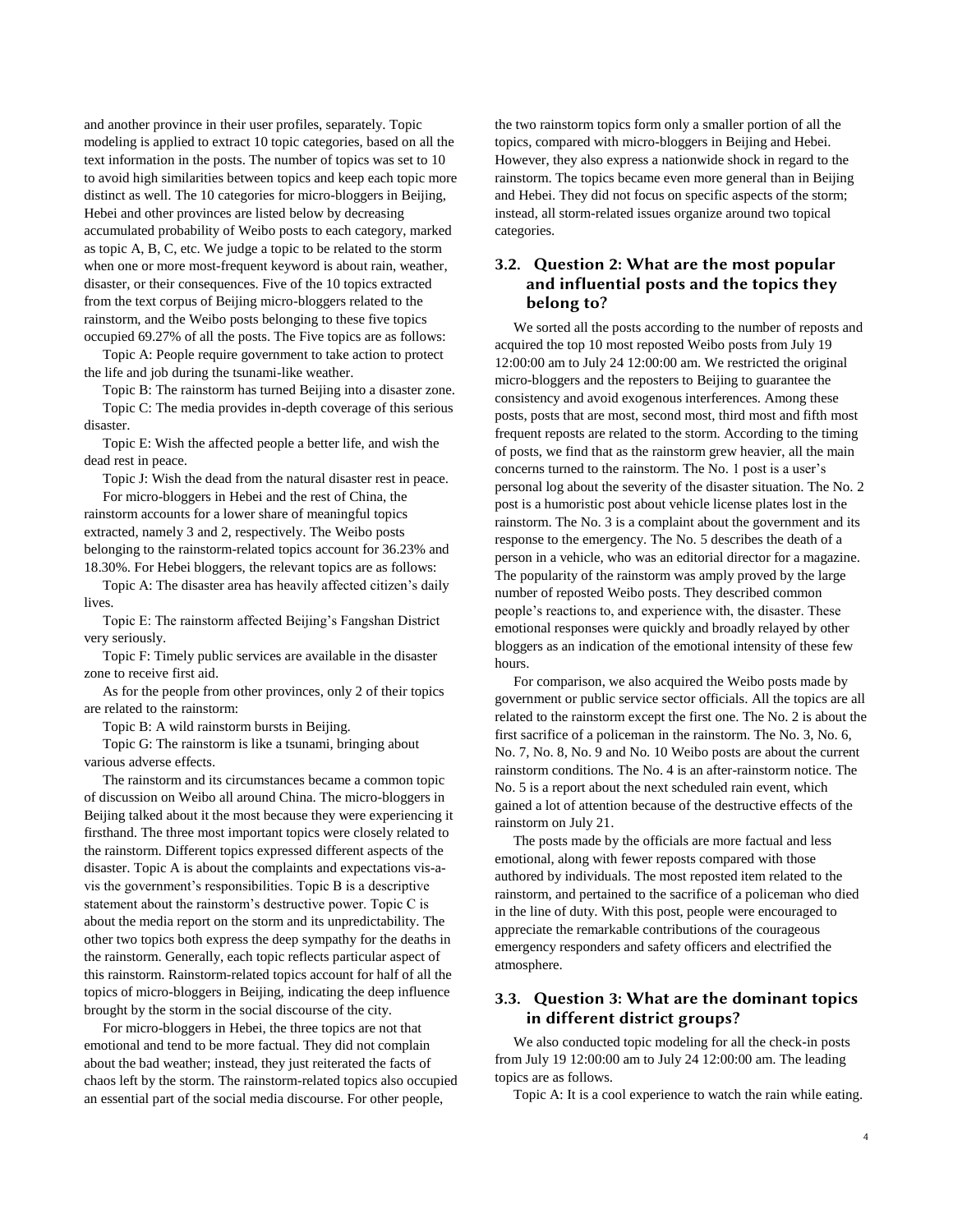Topic B: The heavy rain is marvelous, and we feel happy for it.

Topic C: The rain leads to commercial flight delays.

Topic D: The rain has various effects in our daily life. Topic E: We were trapped in the restaurant by the rain, but finally we are back home.

Topic F: Feel very sorry for the loss of life during the storm. Topic G: In spite of the bad weather, I have to continue working.

Topics H, I, J are not related to the storm. The top 7 categories are related to the rainstorm, demonstrating that the rainstorm is the most important event in that period of time. The check-in data are more in line with the local conditions and telling of the state of mind of people. The seven topics sum up different aspects of an individual's lived experiences.

We calculated the average sentiment score for the Weibo contents belonging to different topics, as indicated in Table 1. Topics C and F are the two most negative topics, because of the delay at the airport and the death toll, respectively.

**Table 1:** Sentiment analysis for different topics.

| Topic | Score  | Topic | Score  |
|-------|--------|-------|--------|
|       | 0.5484 |       | 0.4566 |
| в     | 0.5821 | G     | 0.5334 |
|       | 0.4701 | Н     | 0.5290 |
|       | 0.5185 |       | 0.5488 |
| E     | 0.5443 |       | 0.5748 |

We also calculated the percentage of different topics and the average sentiment score of posts most associated with each topic, in different periods of time for each of the four different district groups, as indicated in Table 2. We conclude that during the rainstorm, the sentiment in the entire Beijing Metropolitan Region is significantly more negative than before and after the storm and this is particularly true in the West (where the badly hit Fangshan district is located) and North of the Metropolitan Region. Of the 10 topics, we can find that during the rainstorm, topic C accounts for a low percentage in the north area, indicating that people there do not care much about flight delay issues. Topic A, which is closest to the storm event, is about eating issues and the four district groups are similar in this respect. After the rainstorm, we did not find topic F in the west area to be a larger percentage than anywhere else, which means the feelings of sorrow and sadness of the entire city was not a response to the hardship felt locally, but instead a shared feeling experienced because of the trauma associated with the entrapment indoors during the deluge that hit the whole urban region.

#### **Table 2:** Percentage of 10 topics in 4 district groups before, during and after the storm.

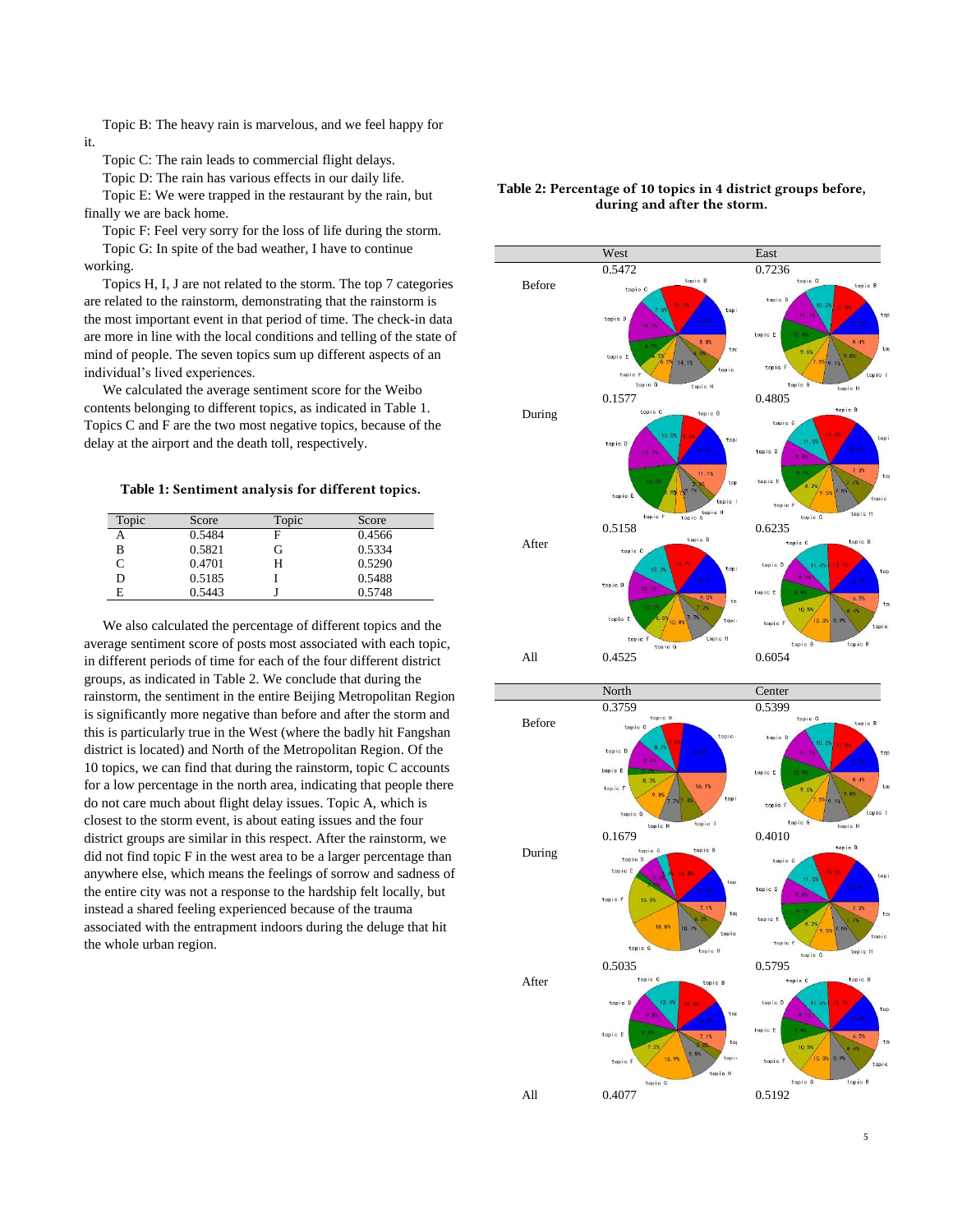## 4. CONCLUSIONS

Due to their unpredictability and short-term destructiveness, sudden natural disasters harm people's lives, property, and affects their emotions. Heavy rain as a common natural phenomenon is not often subject to much attention. However, on July 21, 2012, a sudden, heavy rainstorm severely impacted the residents of Beijing, China. In this paper, we have explored this storm based on the Weibo social media data, using topic modeling and sentiment analysis. In addition, the user profile information and the geo-information were combined. Moreover, we divided Beijing into 4 different contiguous and compact district groups for analysis purposes. We also differentiated 3 time periods--before, during and after the storm--in order to detail the reactions of people spatially and temporally. The findings in Beijing were also benchmarked with those in Hebei and the other provinces. Prior to the emergence of big data, the research on natural disasters in China heavily relied on statistical yearbooks and reports. The big, open, and crowd-sourced social media data used in this study helps in facilitating our understanding of people's feelings, behaviors and concerns from a different perspective. These data made it possible to derive and evaluate topic categories and to characterize the pattern of their spatial and temporal change. They can facilitate future research by identifying distinct models for emergency evaluation and post-disaster reconstruction.

The detailed findings of this paper are as follows. First, this storm had a nationwide range of effects for people. The rainstormrelated posts of micro-bloggers in Beijing outnumbered that in Hebei, which also outnumbered the other provinces, thus further confirming the reduction of the popular event's effects with an increase in distance from the "eye of the storm". Micro-bloggers in Beijing paid more attention to the complaints, media behaviors and best wishes after the rain; micro-bloggers in Hebei focused on the facts of the severe weather conditions; the other provinces cared about general issues only. Second, within the most reposted Weibo posts, we observed a strong storm-related proportion. The ratio of the 4 rainstorm-related Weibo posts versus the ten most reposted Weibo posts indicated that the rainstorm was the most heated topic at that time. Weibo posts made by the government and public services received less attention than individual posts. Third, the four district groups in Beijing expressed a high-lowhigh sentiment before, during and after the rainstorm, respectively. In the west and north sections of the metropolitan region, the sentiment changes seemed to be more dramatic. The distinctions of topic portions of different district groups were also quite variable across time periods. This study focused on the Beijing rainstorm on July 21-22, 2012 from an alternative perspective, and the adoption of social media data contributed to the study. Nevertheless, several limitations still exist in the current study that should be alleviated in our future research. First, we identified micro-bloggers in different provinces according to their self-reported profiles, which had the potential to be incomplete or erroneous. Second, we had limited records with geo-tags in the

research, and the small number of cases raised uncertainties regarding the geospatial disaggregation of the analysis.

#### ACKNOWLEDGMENTS

We thank Dr. King-wa Fu for providing the Weibo social media data.

## **REFERENCES**

- [1] Veil, S. R., Buehner, T. and Palenchar, M. J. A work‐in‐ process literature review: Incorporating social media in risk and crisis communication. *Journal of Contingencies and Crisis Management*, 19, 2 (2011), 110-122.
- [2] Marken, G. Social media... The hunted can become the hunter. *Public Relations Quarterly*, 52, 4 (2007), 9-12.
- [3] Latonero, M. and Shklovski, I. Emergency Management, Twitter, and Social Media Evangelism. *International Journal of Information Systems for Crisis Response and Management*, 3, 4 (2011), 67-86.
- [4] Hughes, A. L. and Palen, L. The evolving role of the public information officer: An examination of social media in emergency management. *Journal of Homeland Security and Emergency Management*, 9, 1 (2012), 1-20.
- [5] Alexander, D. E. Social media in disaster risk reduction and crisis management. *Science and Engineering Ethics*, 20, 3 (2014), 717-733.
- [6] Vieweg, S., Hughes, A. L., Starbird, K. and Palen, L. *Microblogging during two natural hazards events: what twitter may contribute to situational awareness*. CHI '10 Proceedings of the SIGCHI Conference on Human Factors in Computing Systems, ACM, pp. 1079-1088, Atlanta, GA, 2010.
- [7] Yin, J., Karimi, S., Lampert, A., Cameron, M., Robinson, B. and Power, R. *Using social media to enhance emergency situation awareness*. Proceedings of the Twenty-Fourth International Joint Conference on Artificial Intelligence (IJCAI 2015), Buenos Aires, Argentina, July 2015, edited by Q. Yang and M. Wooldridge, AAAI Press, Palo Alto, CA, 2015, pp. 4234- 4238.
- [8] Palen, L., Vieweg, S., Liu, S. B. and Hughes, A. L. Crisis in a networked world: Features of computer-mediated communication in the April 16, 2007, Virginia Tech event. *Social Science Computer Review*, 27, 4 (2009), 467-480.
- [9] Alejandro, J. Journalism in the age of social media. *Reuters Institute Fellowship Paper, University of Oxford* (2010), 2009-2010.
- [10] Smith, B. G. Socially distributing public relations: Twitter, Haiti, and interactivity in social media. *Public Relations Review*, 36, 4 (2010), 329-335.
- [11] Brengarth, L. B. and Mujkic, E. WEB 2.0: How social media applications leverage nonprofit responses during a wildfire crisis. *Computers in Human Behavior*, 54 (2016), 589-596.
- [12] Krimsky, S. Risk communication in the internet age: The rise of disorganized skepticism. *Environmental hazards*, 7, 2 (2007), 157-164.
- [13] Fu, K.-w., Chan, C.-h. and Chau, M. Assessing censorship on microblogs in China: Discriminatory